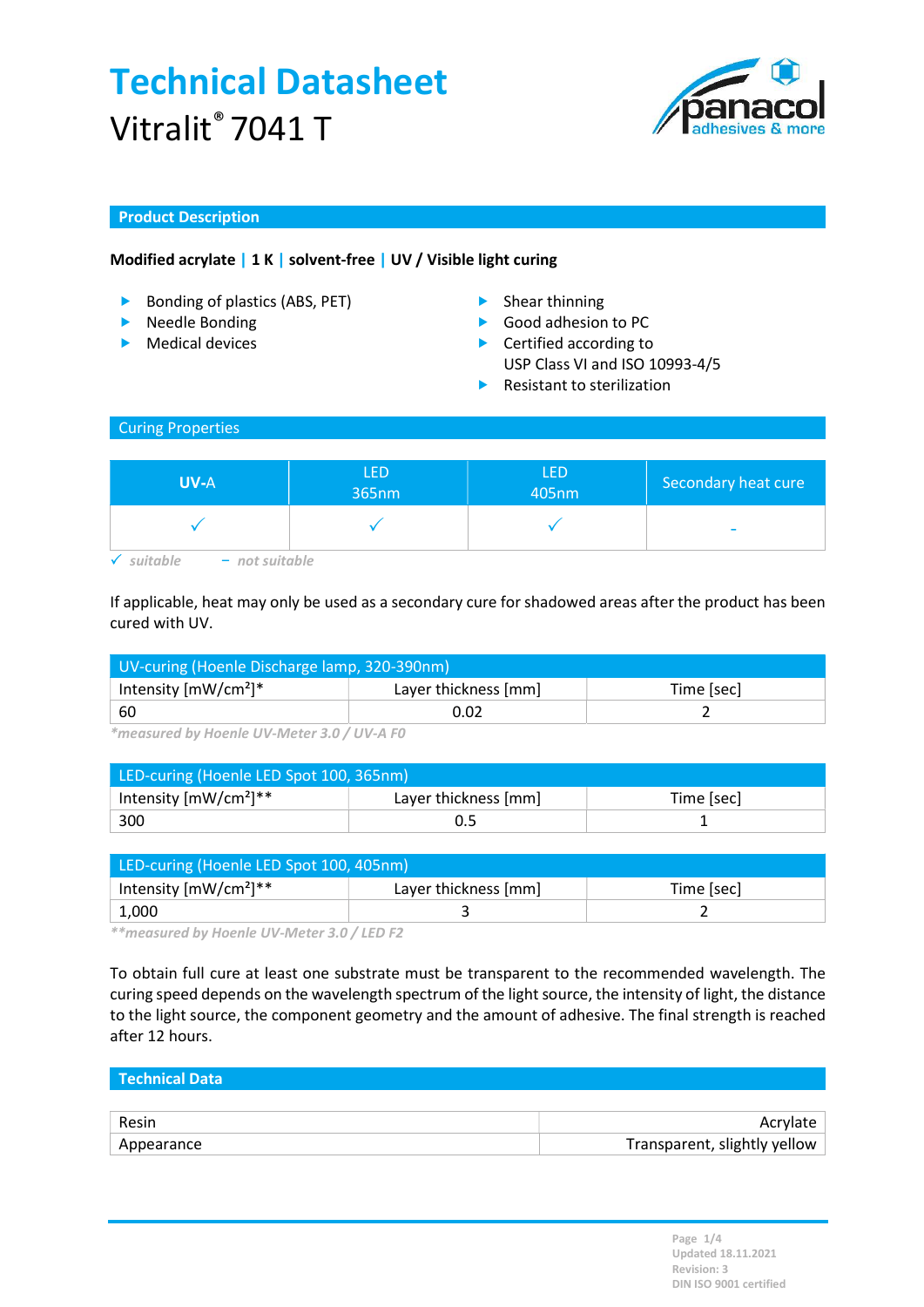

| <b>Uncured Material</b>                                                                                     |                   |
|-------------------------------------------------------------------------------------------------------------|-------------------|
| Viscosity [mPas] (Brookfield LVT, 25 °C, Sp. 6/30 rpm)<br>PE-Norm 001                                       | $2,000 - 4,000$   |
| Viscosity [mPas] (Brookfield LVT, 25 °C, Sp. 6/6 rpm)<br>PE-Norm 001                                        | $10,000 - 20,000$ |
| Viscosity [mPas] (Kinexus Rheometer, 25 °C, 10s <sup>-1</sup> )<br>PE-Norm 064                              | $1,500 - 2,300$   |
| Thixotropic index [1/10]<br>PE-Norm 064                                                                     | $7.5 - 9.5$       |
| Density $[g/cm^3]$<br>PE-Norm 004                                                                           | $1.0 - 1.1$       |
| Flash point [°C]                                                                                            | >100              |
| PE-Norm 050<br>Refractive index [nD20]                                                                      | $1.46 - 1.48$     |
| PE-Norm 023                                                                                                 |                   |
| <b>Cured Material</b>                                                                                       |                   |
| Hardness shore D<br>PE-Norm 006                                                                             | $60 - 80$         |
| Temperature resistance [°C]                                                                                 | $-40 - 120$       |
| Shrinkage [%]<br>PE-Norm 031                                                                                | $<$ 3             |
| Water absorption [%]<br>PE-Norm 016                                                                         | <6                |
|                                                                                                             |                   |
| Glass transition temperature - DSC [°C]<br>PE-Norm 009                                                      | $35 - 50$         |
| Coefficient of thermal expansion [ppm/K] below Tg<br>PE-Norm 017                                            | $60 - 120$        |
| Coefficient of thermal expansion [ppm/K] above Tg<br>PE-Norm 017                                            | $250 - 480$       |
| Young's modulus - Tensile test [MPa]<br>60mW/cm <sup>2</sup> , 30sec, Fe spectrum<br>PE-Norm 056            | $320 - 820$       |
| Tensile strength [MPa]<br>60mW/cm <sup>2</sup> , 30sec, Fe spectrum<br>PE-Norm 014                          | $8 - 15$          |
| Elongation at break [%]<br>60mW/cm <sup>2</sup> , 30sec, Fe spectrum<br>PE-Norm 014                         | $90 - 160$        |
| Lap shear strength (PC/PC) [MPa]<br>300mW/cm <sup>2</sup> , 10sec, 405nm LED<br>PE-Norm 013                 | $10 - 15$         |
| Lap shear strength (PMMA/PMMA) [MPa]<br>300mW/cm <sup>2</sup> , 10sec, 405nm LED<br>PE-Norm 013             | $5 - 8$           |
| Lap shear strength (glass/stainless steel) [MPa]<br>300mW/cm <sup>2</sup> , 10sec, 405nm LED<br>PE-Norm 013 | $12 - 18$         |

Page 2/4 Updated 18.11.2021 Revision: 3 DIN ISO 9001 certified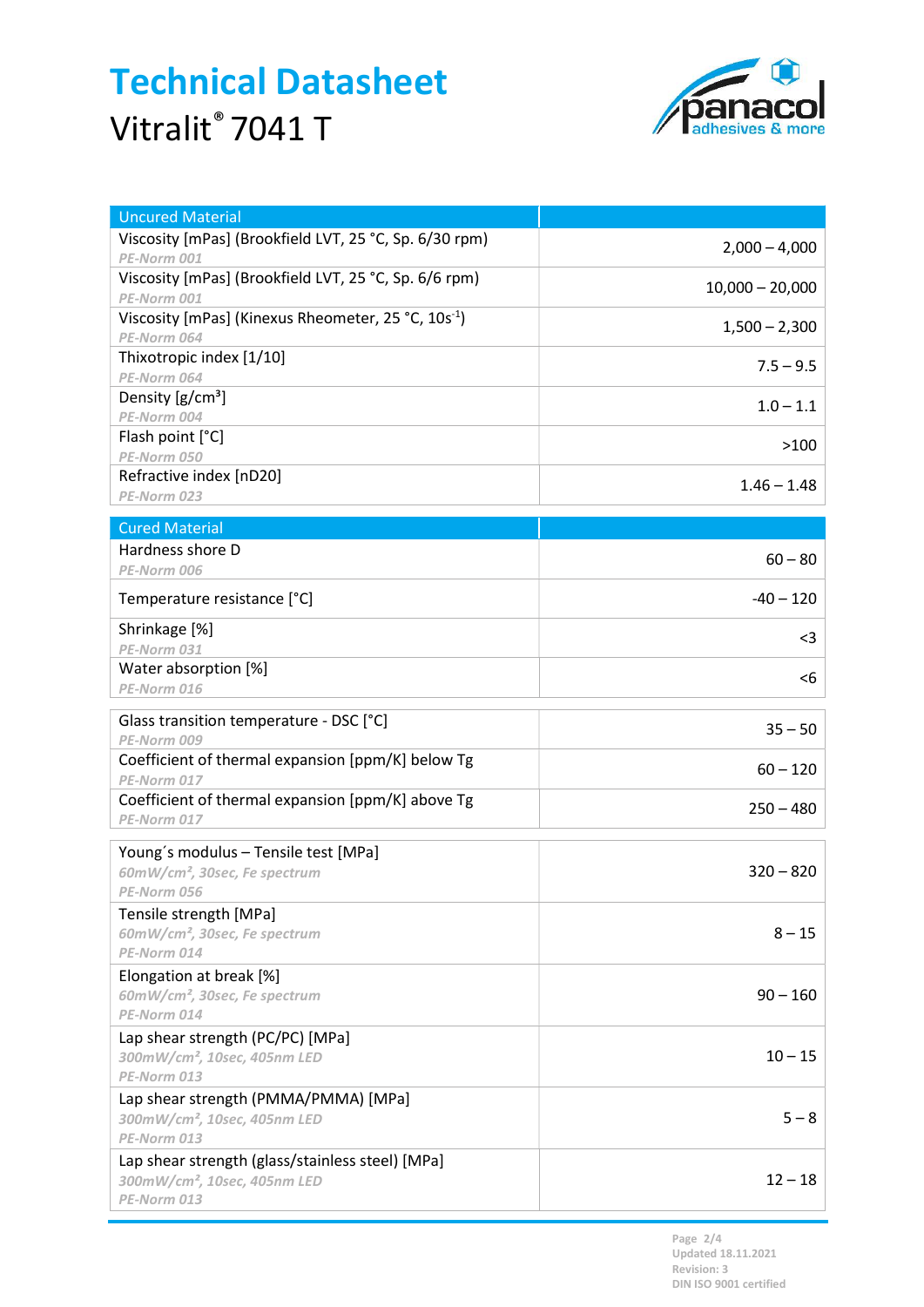

## Transport/Storage/Shelf Life

| Package type      | <b>Transport</b>    | <b>Storage</b>      | Shelf life*                     |
|-------------------|---------------------|---------------------|---------------------------------|
| Syringe/Cartridge | At room temperature | At room temperature | At delivery                     |
| Other packages    | max. $25^{\circ}$ C | max. $25^{\circ}$ C | min. 6 months<br>max. 12 months |

\*Store in original, unopened containers!

Instructions for use

### Surface preparation

The surfaces to be bonded should be free of dust, oil, grease, mold release, or other contaminants in order to obtain an optimal and reproducible bond. For cleaning we recommend the cleaner IP® from Panacol, or a solution of Isopropyl Alcohol at 90% or higher concentration. Substrates with low surface energy (e.g. polyethylene, polypropylene) must be pretreated in order to achieve sufficient adhesion.

### Application

Our products are supplied ready to use. Depending on the packaging, our adhesives may be dispensed by hand directly from the package, or they can be applied using dispensing systems and automation that is compatible with light-curable adhesive chemistry. Vitralit® adhesives can begin to cure slowly in daylight and with longer term exposure under indoor lighting. We therefore recommend that adhesive exposure to ambient light must be kept to a minimum. Fluid lines and dispense tips must be 100% light blocking. For assistance with dispensing options, please contact our Application Engineering department. Adhesive and substrate should not be cold for proper bonding. They must be allowed to warm to room temperature prior to processing. After dispensing the adhesive, bonding of the parts should be done promptly. It is recommended that curing stations be equipped with air exhaust systems to evacuate vapors and heat generated during the curing process. After curing, the adhesive must be allowed to cool to ambient temperature before testing the product's performance. For safety information refer to our Material Safety Data Sheet (MSDS).

#### Storage

This is light sensitive material. Containers must remain covered when not in use. Minimize exposure of uncured material to daylight, artificial light, and UV light during storage and handling. Store uncured product in its original, closed container in a dry location. Any material removed from the original container must not be returned to the container as it could be contaminated. Panacol cannot assume responsibility for products that were improperly stored, contaminated, or repackaged into other containers.

#### Handling and Clean-up

For safe handling information, consult this product's Material Safety Data Sheet (MSDS) prior to use. Uncured material may be wiped away from surfaces with organic solvents. Do not use solvents to remove material from eyes or skin!